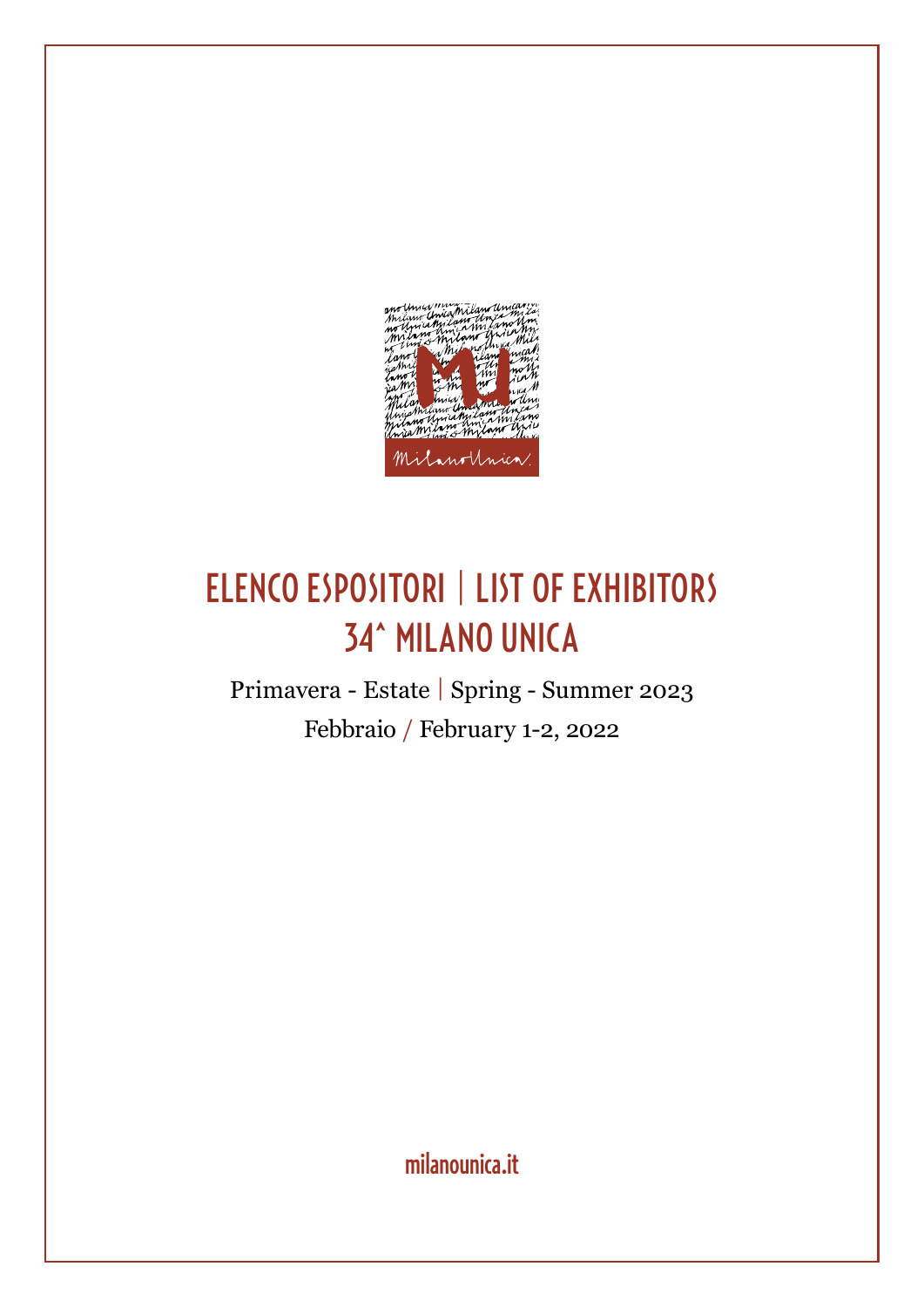# **34^ MILANO UNICA**

Pad.  $\sum$ 

minimum  $\ominus$  minimum  $\ominus$  minimumimum  $\ominus$  minimumimum  $\ominus$  minimumimum

 $\bigodot$ 

 $\begin{array}{c}\n\hline\n\text{H} \\
\hline\n\text{H} \\
\hline\n\end{array}$ 



20  $12$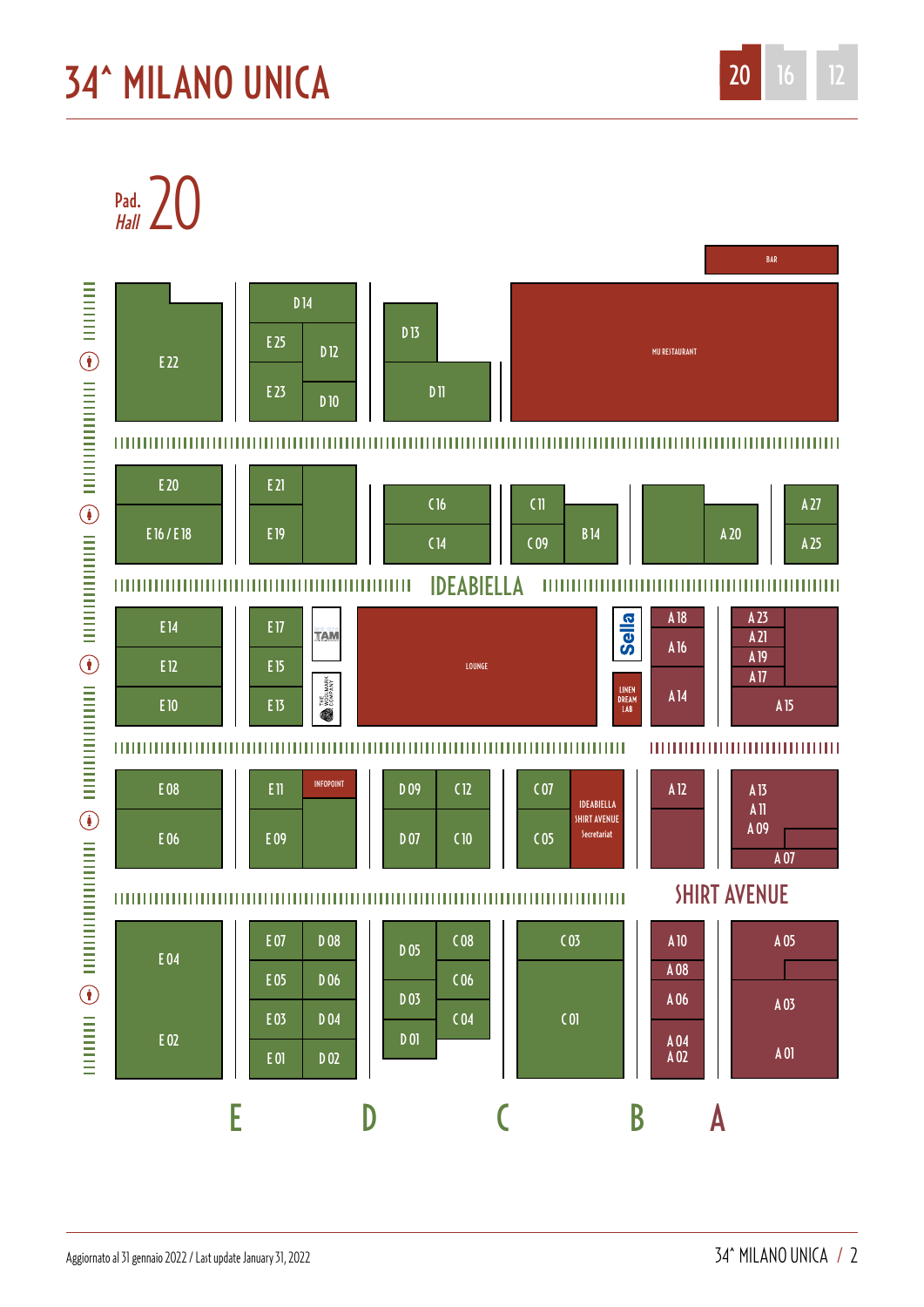# IDEABIELLA



| ALFRED BROWN WORSTED MILLS            | Co <sub>7</sub>  |
|---------------------------------------|------------------|
| <b>ANGELICO</b>                       | D <sub>02</sub>  |
| LANIFICIO FRATELLI BACCI              | E17              |
| LANIFICIO CARLO BARBERA               | Do <sub>4</sub>  |
| <b>BESTE - SEZIONE AUREA</b>          | <b>B</b> 14      |
| <b>BONOTTO</b>                        | $E_{21}$         |
| <b>BORGHI 1819</b>                    | Eo <sub>5</sub>  |
| <b>LANIFICIO BRESCHI</b>              | E15              |
| <b>BRUNELLO - DIVISIONE TESSUTI</b>   | Co <sub>3</sub>  |
| <b>LANIFICIO CAMPORE</b>              | Do <sub>7</sub>  |
| CARNET - RATTI                        | D <sub>10</sub>  |
| LANIFICIO F.LLI CERRUTI DAL 1881      | E14              |
| CLERICI TESSUTO DIV. TEX HOMME        | E19              |
| LANIFICIO LUIGI COLOMBO               | E <sub>06</sub>  |
| <b>GRUPPO DONDI</b>                   | E <sub>20</sub>  |
| DRAGO LANIFICIO IN BIELLA             | Co9              |
| DUCA VISCONTI DI MODRONE              | E <sub>25</sub>  |
| <b>MANIFATTURA EMMETEX</b>            | Do <sub>6</sub>  |
| TG DI FABIO                           | C <sub>16</sub>  |
| LANIFICIO FERLA                       | E <sub>12</sub>  |
| JOHN FOSTER 1819                      | Do9              |
| <b>FOX BROTHERS</b>                   | C <sub>12</sub>  |
| <b>GUABELLO - MARZOTTO GROUP</b>      | D <sub>1</sub> 3 |
| WILLIAM HALSTEAD                      | Do9              |
| <b>JACKYTEX</b>                       | Do <sub>8</sub>  |
| LANIFICIO BOTTOLI                     | $C_{11}$         |
| <b>LANIFICIO CORRADO</b>              | A25              |
| LARUSMIANI DIV. DELLA CLERICI TESSUTO | E <sub>19</sub>  |
| LEOMASTER - CAPRITEX TESS             | Co <sub>4</sub>  |
| LORO PIANA                            | E04              |
|                                       |                  |

| <b>MAGLIFICIO MAGGIA</b>                 | E23              |
|------------------------------------------|------------------|
| MARLANE - MARZOTTO GROUP                 | D12              |
| GMF MARZOTTO FABRICS - MARZOTTO GROUP    | D11              |
| MILIOR                                   | Co6              |
| LANIFICIO MOESSMER                       | Eo9              |
| PAULO DE OLIVEIRA                        | Do <sub>3</sub>  |
| PENTEADORA                               | Do <sub>1</sub>  |
| PIACENZA 1733                            | E <sub>10</sub>  |
| LANIFICIO PIEMONTESE                     | E13              |
| PONTOGLIO 1883                           | Eo7              |
| LANIFICIO DI PRAY                        | Co5              |
| QUAREGNA - LA TELA DI PENELOPE           | A25              |
| <b>REDA</b>                              | Co <sub>1</sub>  |
| <b>REGGIANI</b>                          | E11              |
| LUIGI RICCERI                            | Do5              |
| ROSSI LORENZO E FIGLI "RUGGERO ROSSI"    | Co8              |
| SOLBIATI                                 | Eo <sub>2</sub>  |
| STAFF JERSEY                             | A27              |
| SUBALPINO                                | Eo1              |
| F.LLI TALLIA DI DELFINO - MARZOTTO GROUP | D14              |
| TESSILBIELLA                             | C <sub>10</sub>  |
| TESSIMAX LANIFICIO                       | Do <sub>1</sub>  |
| TESSITURA DI NOVARA                      | E <sub>1</sub> 8 |
| TFM                                      | Eo <sub>5</sub>  |
| E. THOMAS                                | C14              |
| TOLLEGNO 1900                            | A20              |
| TRABALDO TOGNA 1840                      | Eo3              |
| VITALE BARBERIS CANONICO                 | E22              |
| ERMENEGILDO ZEGNA                        | E16              |
| ZIGNONE                                  | Eo8              |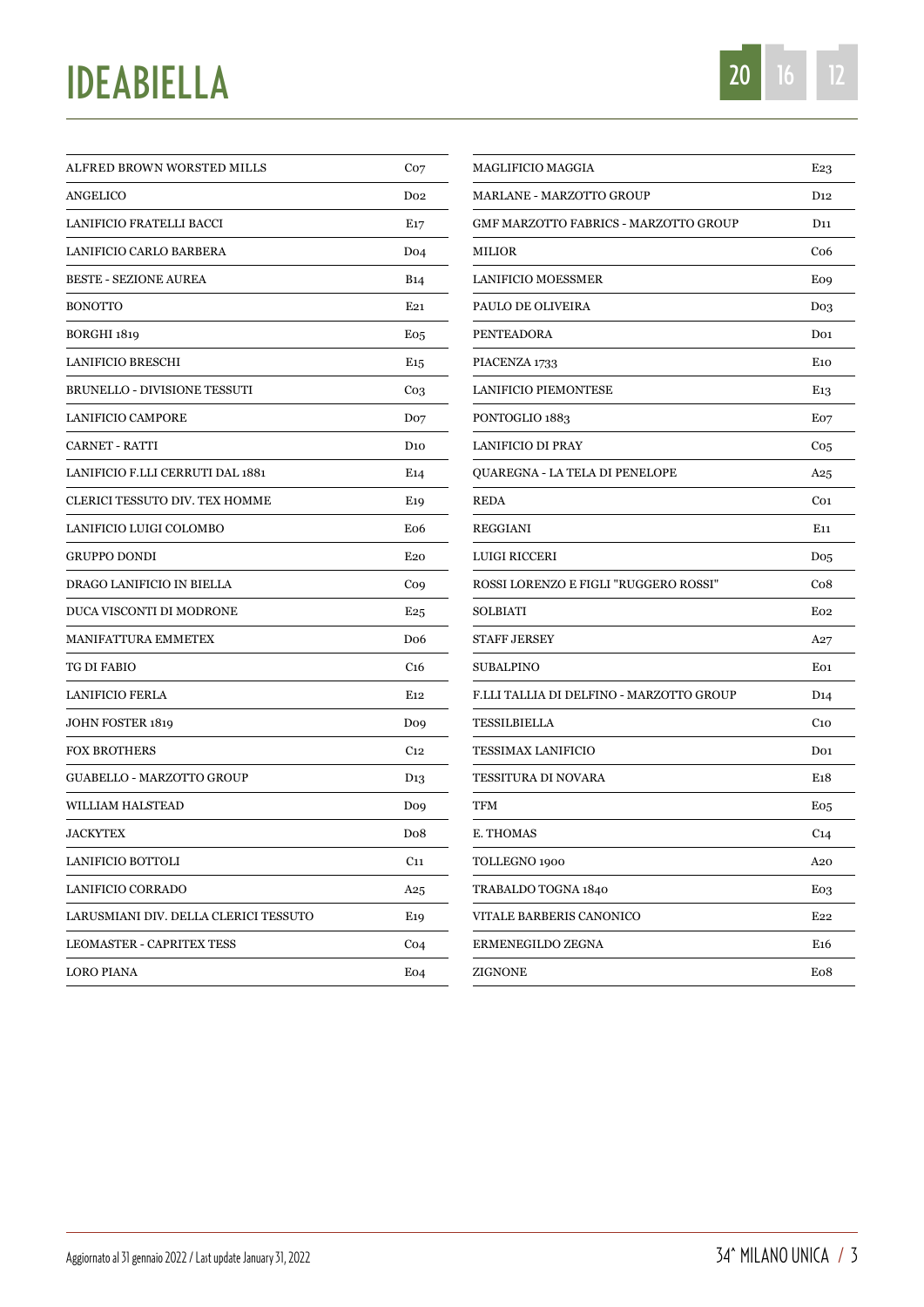# SHIRT AVENUE



| ALBIATE 1830                                     | A <sub>01</sub> |
|--------------------------------------------------|-----------------|
| <b>ALBINI 1876</b>                               | A03             |
| ALBINI DONNA                                     | A01             |
| ALUMO                                            | A04             |
| CANCLINI 1925 - HAUSAMMANN+MOOS 1811 - BLUE 1925 | A11             |
| EUGSTER + HUBER & BRENNET FASHION                | A <sub>02</sub> |
| <b>GETZNER TEXTIL</b>                            | A10             |
| <b>LA LINEA</b>                                  | Ao <sub>8</sub> |
| <b>LEGGIUNO</b>                                  | A <sub>06</sub> |
| L.INKS BY LEGGIUNO                               | A <sub>06</sub> |
| <b>MILETA</b>                                    | A <sub>19</sub> |
| TESSITURA MONTI                                  | A15             |
| <b>PROFILO TESSILE</b>                           | A13             |
|                                                  |                 |

| <b>SICTESS</b>               | A15              |
|------------------------------|------------------|
| <b>SOMELOS TECIDOS</b>       | A07              |
| <b>STOTZ</b>                 | A21              |
| <b>TCS PRINTS</b>            | A12              |
| <b>TEKSTINA</b>              | A17              |
| TESSITURA ATTILIO BOTTINELLI | A23              |
| TESSITURA CARLO BASSETTI     | A <sub>05</sub>  |
| TESSITURA GRANDI & RUBINELLI | A <sub>0</sub>   |
| <b>TESSITURA MONTI</b>       | A15              |
| <b>TESTA 1919</b>            | A18              |
| <b>TEXTA</b>                 | A16              |
| <b>THOMAS MASON</b>          | A <sub>0.3</sub> |
| <b>TMG TEXTILES</b>          | A14              |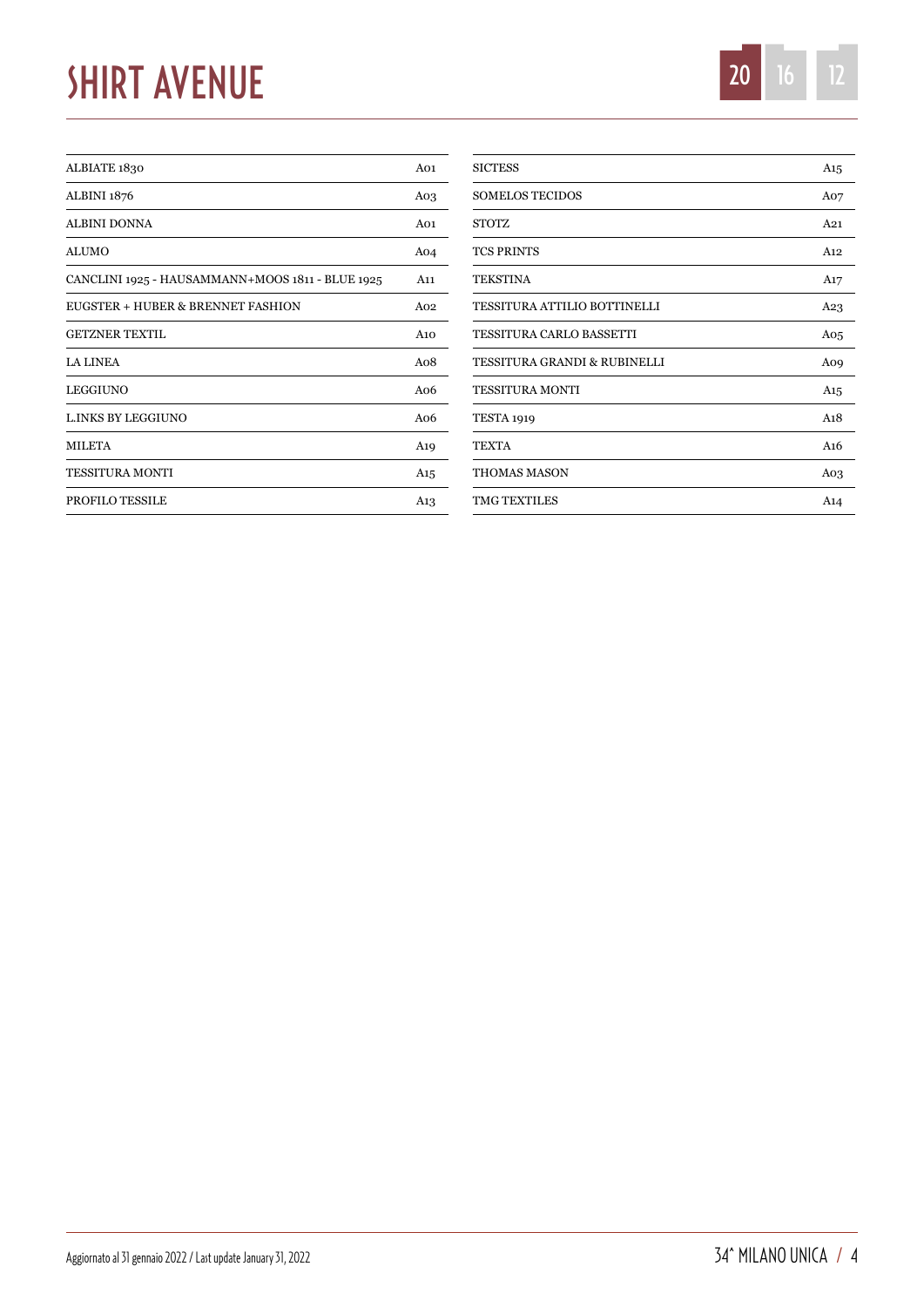

34<sup>\*</sup> MII ANO UNICA / 5

20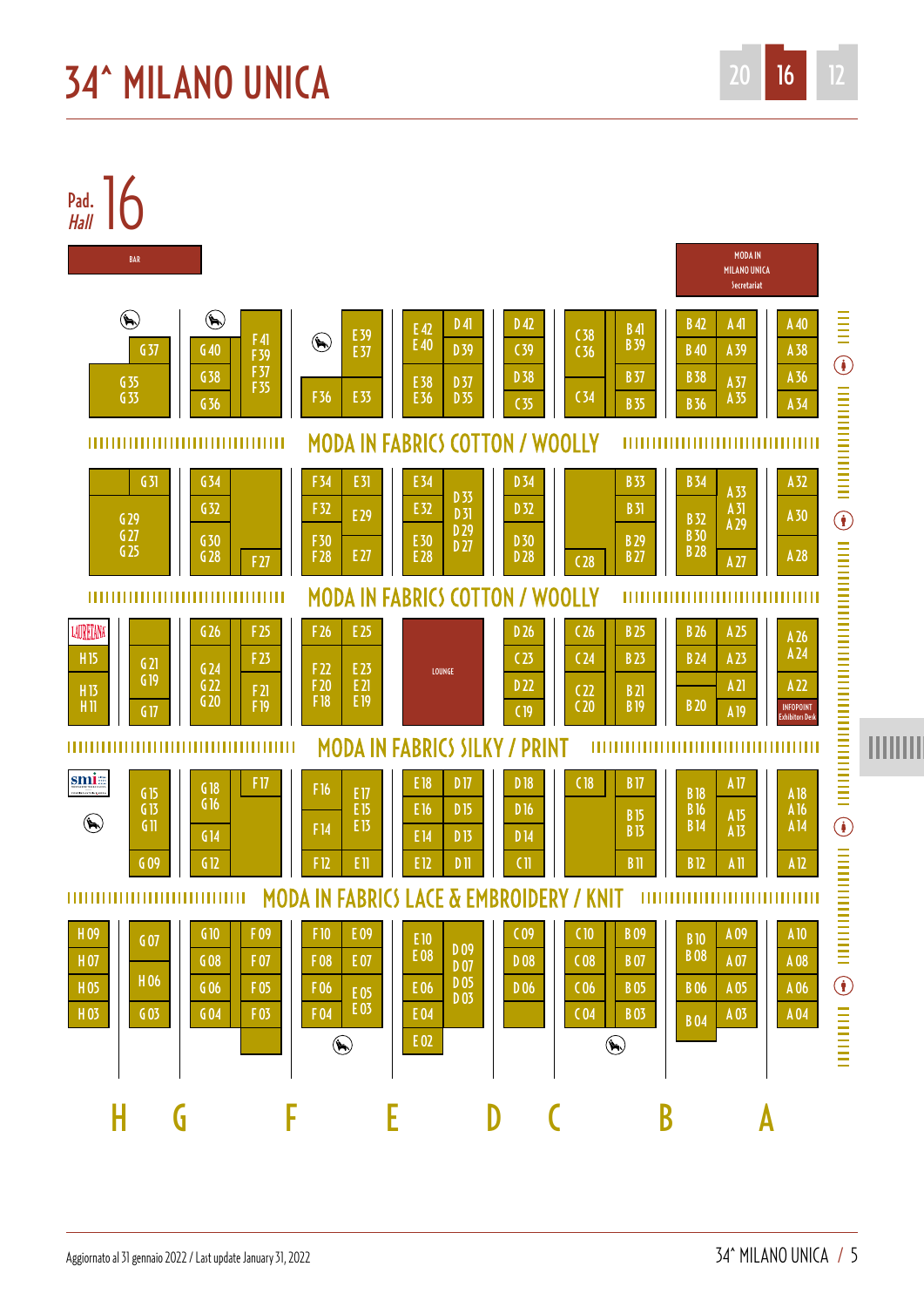# MODA IN FABRICS



| 3C COMPANY                                    | A09                                              |
|-----------------------------------------------|--------------------------------------------------|
| ACHILLE PINTO                                 | G20 G22 G24                                      |
| ADALBERTO                                     | E <sub>12</sub>                                  |
| ALA CAMPOLMI                                  | A40                                              |
| ALBANO MORGADO                                | E32                                              |
| ALBERTO BARDAZZI                              | <b>E08 E10</b>                                   |
| TESSITURA DI ALBIZZATE - T.B.M. GROUP         | B <sub>28</sub> B <sub>30</sub> B <sub>32</sub>  |
| ALIBI                                         | A38                                              |
| ANBIEVOLUTION INTERNATIONAL                   | A04                                              |
| ARCHE' SB                                     | <b>B36</b>                                       |
| <b>SETERIE ARGENTI</b>                        | G17                                              |
| ARGOMENTI TESSILI                             | C <sub>20</sub> C <sub>22</sub>                  |
| ARPATEX                                       | B25                                              |
| ATELIER LISA                                  | G16 G18                                          |
| TESSITURA ATTILIO IMPERIALI - SERIKOS 1984    | F23                                              |
| <b>DRAGONI</b>                                | B <sub>39</sub> B <sub>41</sub>                  |
| ALBERTO BARDAZZI                              | <b>E08 E10</b>                                   |
| <b>BARONCELLI GIULIA</b>                      | A41                                              |
| MICROTEX - BE.MOOD                            | B37                                              |
| BEDINI F.LLI                                  | C <sub>18</sub>                                  |
| <b>EBTEX BERTINI</b>                          | G40                                              |
| <b>BESANI</b>                                 | Fo9                                              |
| <b>BISENTINO</b>                              | A34                                              |
| PENTAGONO SETA - DIV. BLUEROYAL               | D <sub>13</sub>                                  |
| <b>BORGINI JERSEY</b>                         | Bo5                                              |
| <b>BRECOTESSILE</b>                           | F25                                              |
| <b>BRITO KNITTING</b>                         | Ao3                                              |
| <b>BRUGNOLI</b>                               | D35 D37                                          |
| <b>MORGANTI BRUNETTO</b>                      | <b>B23</b>                                       |
| <b>BERTON PLISSE</b>                          | F <sub>12</sub>                                  |
| ALA CAMPOLMI                                  | A40                                              |
| CANEPA                                        | F <sub>19</sub> F <sub>21</sub>                  |
| CANGIOLI 1859                                 | A29 A31 A33                                      |
| CAVALLERI & C.                                | F17                                              |
| CERVOTESSILE                                  | B <sub>14</sub> B <sub>16</sub> B <sub>18</sub>  |
| CIFRA                                         | Bo6                                              |
| MANIFATTURA FODERAMI CIMMINO                  | <b>B</b> 11                                      |
| CLERICI TESSUTO/CLERICI TESSUTO DIV. INDUSTRY | F <sub>1</sub> 8 F <sub>20</sub> F <sub>22</sub> |
|                                               |                                                  |

| CNC TESSUTI                                                | A <sub>14</sub> A <sub>16</sub> A <sub>18</sub>        |
|------------------------------------------------------------|--------------------------------------------------------|
| <b>COMISTRA</b>                                            | D <sub>39</sub>                                        |
| TESSITURA CORTI                                            | D <sub>34</sub>                                        |
| <b>COTTON TREND</b>                                        | Co9                                                    |
| MARIO CUCCHETTI TESSUTI                                    | A05                                                    |
| <b>DAGIULIO</b>                                            | C39                                                    |
| LEADFORD & LOGAN BY D'ANGELO                               | Go8                                                    |
| <b>DAVARIS TEXTILES</b>                                    | Eo3 Eo5                                                |
| <b>DBS TESSUTI</b>                                         | Fo <sub>8</sub>                                        |
| DELFI                                                      | E27                                                    |
| <b>DESTRO FABRICS</b>                                      | <b>B24</b>                                             |
| DINAMO CONTEMPORARY FABRICS                                | A32                                                    |
| <b>FASAC - DIVISIONE TESSILE</b>                           | G11 G13 G15                                            |
| <b>DRAGONI</b>                                             | B <sub>39</sub> B <sub>41</sub>                        |
| DUCA VISCONTI DI MODRONE                                   | H <sub>15</sub>                                        |
| <b>DUTEL CREATION</b>                                      | D <sub>1</sub> 8                                       |
| <b>E.MIROGLIO EAD</b>                                      | E36 E38                                                |
| EBTEX BERTINI                                              | G40                                                    |
| <b>ECOPEL EUROPE</b>                                       | E28 E30                                                |
| EGO / PECCI                                                | F27                                                    |
| ERCO PIZZI                                                 | Go7                                                    |
| COMPAGNIA DELLA SETA                                       | E23                                                    |
| ERICA INDUSTRIA TESSILE                                    | E19 E21                                                |
| ESTETHIA G.B. CONTE - MARZOTTO GROUP                       | G <sub>2</sub> 8 G <sub>30</sub>                       |
| ETON TEXTILE/MATTIA RIVELLI/ANDREA ROLDI/<br>LUCA MAZZOTTA | G33 G35                                                |
| <b>EUROJERSEY</b>                                          | D <sub>27</sub> D <sub>29</sub> D <sub>31</sub><br>D33 |
| <b>EUSEBIO</b>                                             | <b>Bo8 B10</b>                                         |
| EZIO GHIRINGHELLI                                          | A12                                                    |
| FABRICA TESSUTI                                            | Co8                                                    |
| FADA TESSUTI ITALIA                                        | G <sub>10</sub>                                        |
| <b>FAISA LANIFICIO</b>                                     | <b>B33</b>                                             |
| LANIFICIO FALIERO SARTI & FIGLI                            | A28                                                    |
| <b>FANCYROSES BY RODILOSSO</b>                             | E33                                                    |
| <b>FASAC - DIVISIONE TESSILE</b>                           | G11 G13 G15                                            |
| <b>FINITURA FELICE</b>                                     | D41                                                    |
| FITECOM                                                    | A19                                                    |
|                                                            |                                                        |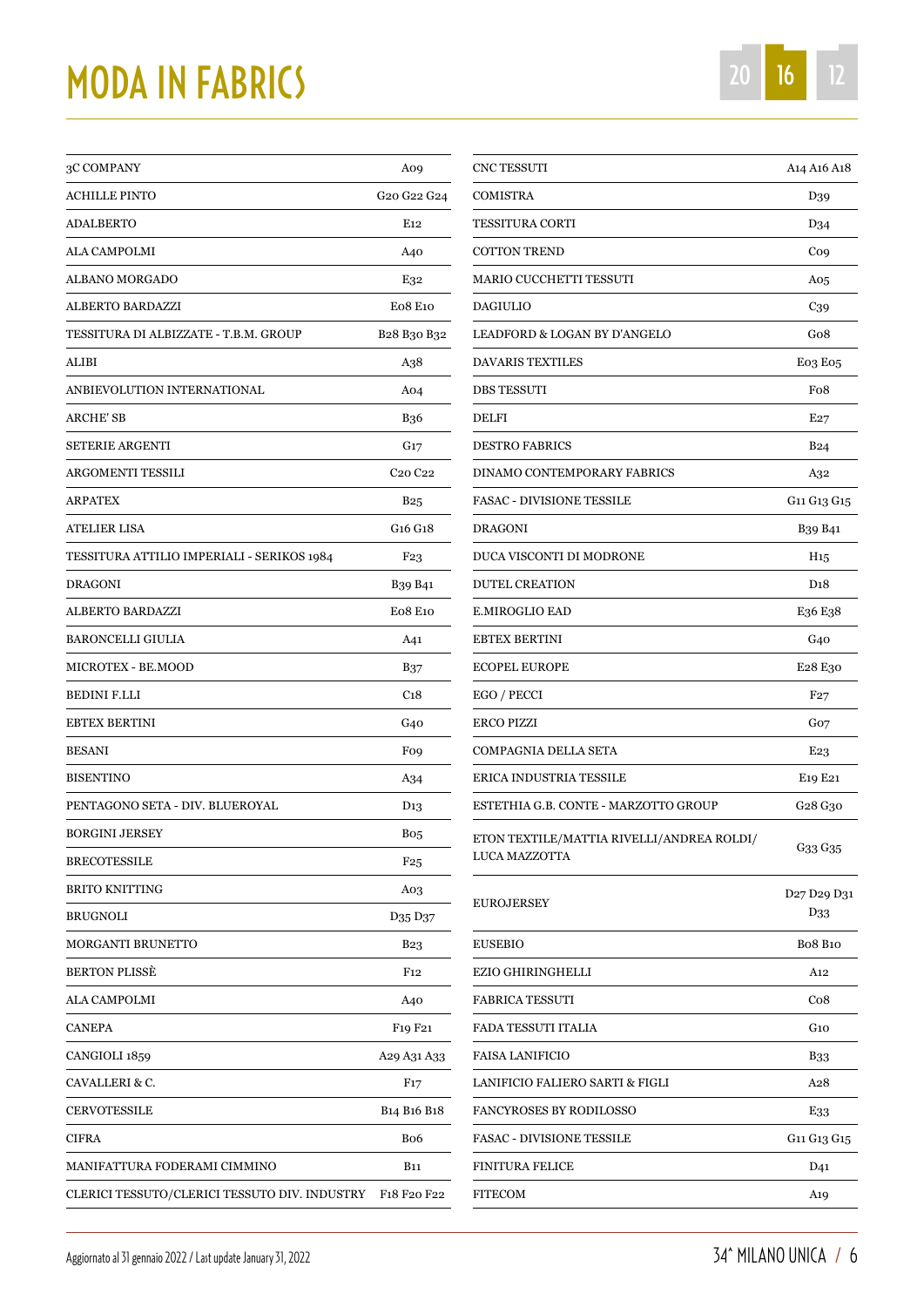## MODA IN FABRICS

| FORTEX / COTTON LAB / KNIT                       | <b>B34</b>                       |
|--------------------------------------------------|----------------------------------|
| <b>LANIFICIO FORTEX</b>                          | <b>B34</b>                       |
| FRIZZA                                           | E40 E42                          |
| <b>GALLUS</b>                                    | H <sub>11</sub> H <sub>13</sub>  |
| <b>EZIO GHIRINGHELLI</b>                         | A12                              |
| <b>GI.TESSIL FODERAMI</b>                        | A11                              |
| <b>GIPITEX</b>                                   | D <sub>14</sub>                  |
| <b>GIRANI</b>                                    | E25                              |
| GOUTAREL                                         | H <sub>o</sub>                   |
| <b>GRATACOS</b>                                  | G <sub>12</sub>                  |
| GRUPPO TESSILE IMPARATO                          | A24 A26                          |
| <b>GRUPPOCINQUE</b>                              | E <sub>29</sub>                  |
| <b>IFANSI</b>                                    | Bo7                              |
| <b>ILUNA GROUP</b>                               | F <sub>10</sub>                  |
| <b>GRUPPO TESSILE IMPARATO</b>                   | A24 A26                          |
| <b>IMPRESA TESSILE</b>                           | D22                              |
| <b>INSETA</b>                                    | A36                              |
| <b>INTESA C</b>                                  | B19 B21                          |
| <b>INWOOL JERSEY</b>                             | C <sub>10</sub>                  |
| <b>IOAKIMIDIS TEXTILES</b>                       | Do3 Do5 Do7<br>Do9               |
| ITTTAI                                           | F36                              |
| JRC REFLEX ITALIA                                | G34                              |
| JUNIOR ARTE RICAMI BY ADELE ZIBETTI              | Ho3                              |
| KRISTY ITALY TEXTILE                             | G38                              |
| <b>LA TORRE</b>                                  | <b>B26</b>                       |
| LAMINTESS                                        | E37 E39                          |
| LANDINI                                          | A25                              |
| <b>BISENTINO</b>                                 | A34                              |
| LANIFICIO F.LLI BALLI - RAFANELLI - 1948 REBIRTH | A35 A37                          |
| LANIFICIO LAMBERTO                               | D <sub>3</sub> 8                 |
| LANIFICIO LUIGI ZANIERI                          | C34                              |
| LANIFICIO NELLO GORI                             | C <sub>36</sub> C <sub>3</sub> 8 |
| LANIFICIO ROMA                                   | D32                              |
| LAURENT GARIGUE PARTNERSHIP                      | E14                              |
| LE EUROPE / LA ESTAMPA                           | A22                              |
| LEADFORD & LOGAN BY D'ANGELO                     | Go8                              |
| LEMAR                                            | F32                              |
|                                                  |                                  |

| <b>LIBERTY FABRICS</b>                  | C <sub>24</sub>                                 |
|-----------------------------------------|-------------------------------------------------|
| <b>LINEA EPICA</b>                      | B <sub>27</sub> B <sub>29</sub>                 |
| <b>LINEAESSE GROUP</b>                  | <b>B31</b>                                      |
| <b>LIOLIOS</b>                          | E <sub>11</sub>                                 |
| ATELIER LISA                            | G <sub>16</sub> G <sub>18</sub>                 |
| <b>LUXURY JERSEY</b>                    | A06                                             |
| M.T.T. MANIFATTURA TESSILE TOSCANA      | <b>B38</b>                                      |
| MA.AL.BI.1947 MANIFATTURE ALTO BIELLESE | G31                                             |
| <b>MAGLIFICIO ALTO MILANESE</b>         | Eo2                                             |
| MAGLIFICIO RIPA                         | Eo9                                             |
| MALHIA KENT / LA FILLE                  | D17                                             |
| MANIFATTURA FODERAMI CIMMINO            | <b>B</b> 11                                     |
| MANIFATTURA PACINI NELLO                | Eo7                                             |
| <b>MANIFATTURA PEZZETTI</b>             | A13 A15                                         |
| MANIFATTURE ITALIANE SCUDIERI - MECTEX  | G36                                             |
| <b>MANTECO</b>                          | D <sub>2</sub> 8 D <sub>3</sub> 0               |
| <b>MARINI INDUSTRIE</b>                 | <b>B35</b>                                      |
| <b>MARIO CUCCHETTI TESSUTI</b>          | A05                                             |
| TESSUTI DI SONDRIO - MARZOTTO GROUP     | G25 G27 G29                                     |
| <b>MATCH POINT</b>                      | A23                                             |
| TESSITURA MAURI                         | <b>B</b> 12                                     |
| MANIFATTURE ITALIANE SCUDIERI - MECTEX  | G36                                             |
| <b>MEKKITESS</b>                        | Co6                                             |
| MFC 1979 - VIA DEL COTONE               | G37                                             |
| MI.GRA. SINCE 1988                      | Fo <sub>4</sub>                                 |
| MICROTEX - BE.MOOD                      | <b>B37</b>                                      |
| MIGRA SINCE 1988                        | Fo <sub>4</sub>                                 |
| <b>MODELMALHAS</b>                      | Fo <sub>3</sub>                                 |
| <b>MORGANTI BRUNETTO</b>                | <b>B23</b>                                      |
| NALYA                                   | <b>B40</b>                                      |
| LANIFICIO NELLO GORI                    | C <sub>3</sub> 6 C <sub>3</sub> 8               |
| <b>NESATEX</b>                          | Co4                                             |
| NOVALANSA - PREMIERTEX - NEW JUNIOR     | Fo6                                             |
| NUOVA TESSILBRENTA - MARZOTTO GROUP     | G32                                             |
| <b>OFFICINA</b>                         | F14                                             |
| O'JERSEY                                | A07                                             |
| <b>OLIMPIAS FABRICS</b>                 | F <sub>35</sub> F <sub>37</sub> F <sub>39</sub> |
| OMNIAPIEGA                              | Go9                                             |
|                                         |                                                 |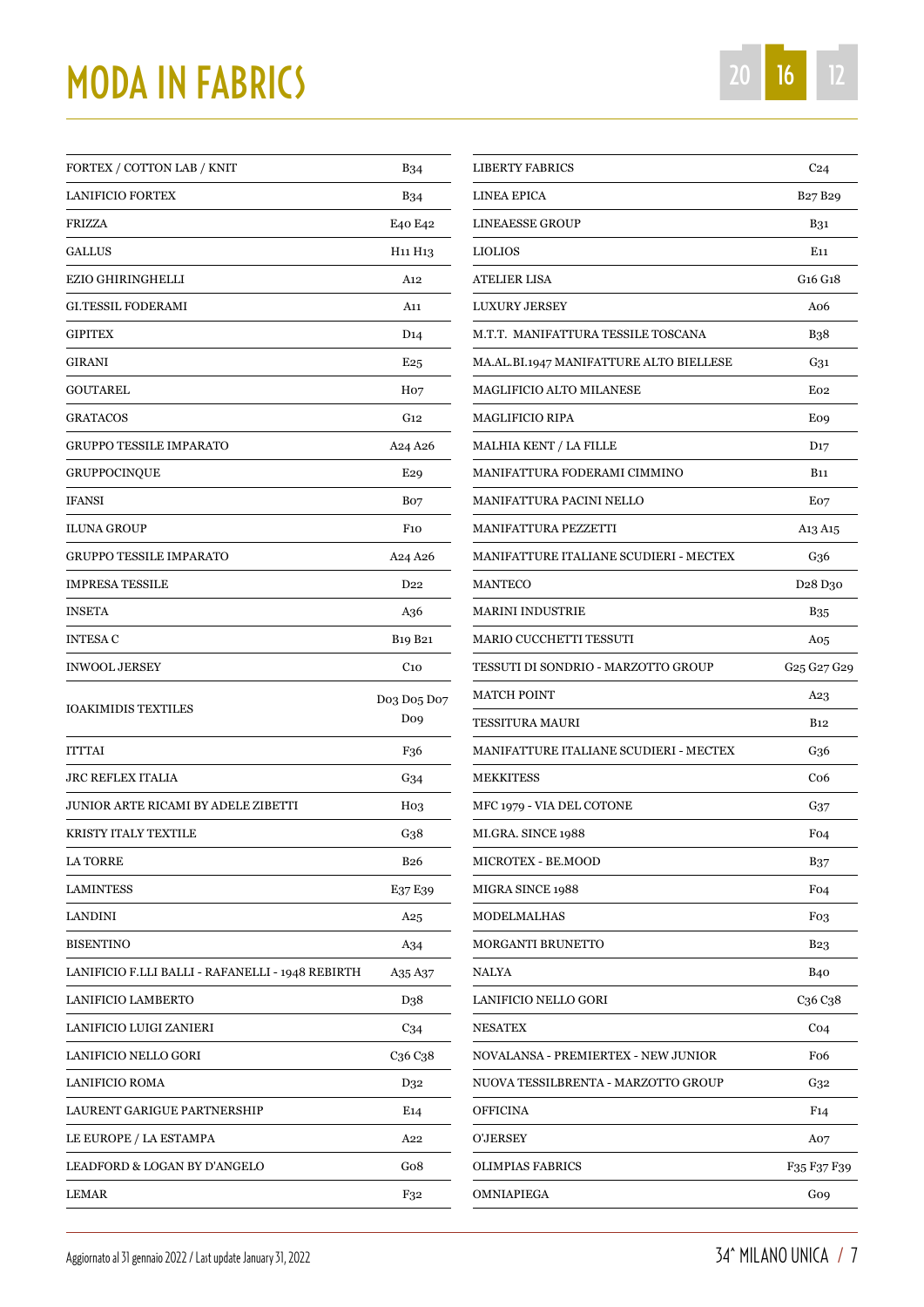### MODA IN FABRICS

| MANIFATTURA PACINI NELLO                   | Eo7                                             |
|--------------------------------------------|-------------------------------------------------|
| PAOLETTI TESSUTI                           | D <sub>26</sub>                                 |
| TESSITURA MARCO PASTORELLI                 | A17                                             |
| EGO / PECCI                                | F27                                             |
| PENTAGONO SETA                             | D <sub>13</sub>                                 |
| MANIFATTURA PEZZETTI                       | A13 A15                                         |
| PIAVE MAITEX                               | A10                                             |
| ACHILLE PINTO                              | G <sub>20</sub> G <sub>22</sub> G <sub>24</sub> |
| PIZVAL                                     | H <sub>06</sub>                                 |
| PONGEES SPECIALISTI IN SETA                | E <sub>16</sub>                                 |
| PONTETORTO                                 | A27                                             |
| PRATOFABRICS BY PRATOFINISH                | A39                                             |
| NOVALANSA - PREMIERTEX - NEW JUNIOR        | Fo6                                             |
| PRINA TESSUTI                              | E <sub>1</sub> 8                                |
| RAINBOW DIV. RATTI / MARZOTTO GROUP        | E <sub>13</sub> E <sub>15</sub> E <sub>17</sub> |
| RAPHAEL                                    | C35                                             |
| RDD TEXTILES                               | Bo <sub>4</sub>                                 |
| TEJIDOS REBES                              | C23                                             |
| RICAMIFICIO CANDELI GUSELLA ANTONIO        | Fo7                                             |
| CARLO CANZIANI                             | Go6                                             |
| RICAMIFICIO G.S.                           | Ho <sub>5</sub>                                 |
| RICAMIFICIO PAOLO ITALY                    | Go4                                             |
| RICAMIFICIO VANONI                         | Go3                                             |
| <b>RIOPELE TEXTEIS</b>                     | F <sub>28</sub> F <sub>30</sub>                 |
| MAGLIFICIO RIPA                            | Eo9                                             |
| FANCYROSES BY RODILOSSO                    | E33                                             |
| ROTARY TEXTILE                             | G26                                             |
| SAGAL                                      | D <sub>42</sub>                                 |
| LANIFICIO FALIERO SARTI & FIGLI            | A28                                             |
| SEM - MIROGLIO LANA                        | E <sub>36</sub> E <sub>38</sub>                 |
| SERIDE                                     | G19 G21                                         |
| SERIKOS 1984 - TESSITURA ATTILIO IMPERIALI | F <sub>2</sub> 3                                |
| SET SOCIETA' EUROPA TESSILE                | G14                                             |
| SETERIE ARGENTI                            | G17                                             |
| SFT - SAMPIETRO GROUP                      | F <sub>16</sub>                                 |
| SILKOMO                                    | D <sub>16</sub>                                 |
| SMI TESSUTI                                | Ao8                                             |
| SOLSTISS                                   | H <sub>o</sub>                                  |
|                                            |                                                 |

| SPRINTEX                                   | C <sub>19</sub>                 |
|--------------------------------------------|---------------------------------|
| ST - MILANO SEMPLICEMENTE TULLE            | Fo5                             |
| STAMPERIA TOSCANA                          | F <sub>26</sub>                 |
| SWING BY GRUPPOCINQUE                      | E31                             |
| T.B.M. GROUP - TFM                         | B28 B30 B32                     |
| TARGET TESSUTI A MAGLIA                    | Eo <sub>6</sub>                 |
| <b>TEJIDOS REBES</b>                       | C <sub>23</sub>                 |
| TESEO - TESSITURA SERICA DI OLMEDA         | <b>B</b> 17                     |
| TESJ                                       | $D_{15}$                        |
| TESSILE FIORENTINA COMPANY                 | Do6                             |
| TESSILE                                    | C <sub>26</sub>                 |
| TESSILGODI                                 | B <sub>27</sub> B <sub>29</sub> |
| <b>TESSILIDEA</b>                          | C <sub>28</sub>                 |
| TESSILMAGLIA                               | Bo9                             |
| TESSITURA ATTILIO IMPERIALI - SERIKOS 1984 | F23                             |
| TESSITURA CARLO VALLI                      | $C_{11}$                        |
| TESSITURA CORTI                            | D <sub>34</sub>                 |
| TESSITURA DI ALBIZZATE - T.B.M. GROUP      | B28 B30 B32                     |
| TESSITURA DI CREVACUORE                    | A30                             |
| TESSITURA MARCO PASTORELLI                 | A17                             |
| TESSITURA MAURI                            | <b>B</b> <sub>12</sub>          |
| TESSITURA UBOLDI LUIGI                     | D <sub>11</sub>                 |
| TESSUTI & TESSUTI                          | Eo <sub>4</sub>                 |
| TEXTILE CENTER                             | <b>B42</b>                      |
| THERMORE - GRUPPO FISI                     | E34                             |
| TMR CEDERNA                                | B <sub>20</sub>                 |
| LA TORRE                                   | <b>B26</b>                      |
| TRAPUNTATURA BEL PUNTO                     | F <sub>36</sub>                 |
| 3C COMPANY                                 | A09                             |
| ANGELO VASINO                              | A21                             |
| VELCOREX SINCE 1828 - PHILEA TEXTILE       | F34                             |
| VERHEES TEXTILES                           | Bo <sub>3</sub>                 |
| WALTEX TRICOT MANUFACTURE                  | Do8                             |
| WEFT                                       | B <sub>13</sub> B <sub>15</sub> |
| LANIFICIO LUIGI ZANIERI                    | C34                             |
|                                            |                                 |

20 16 12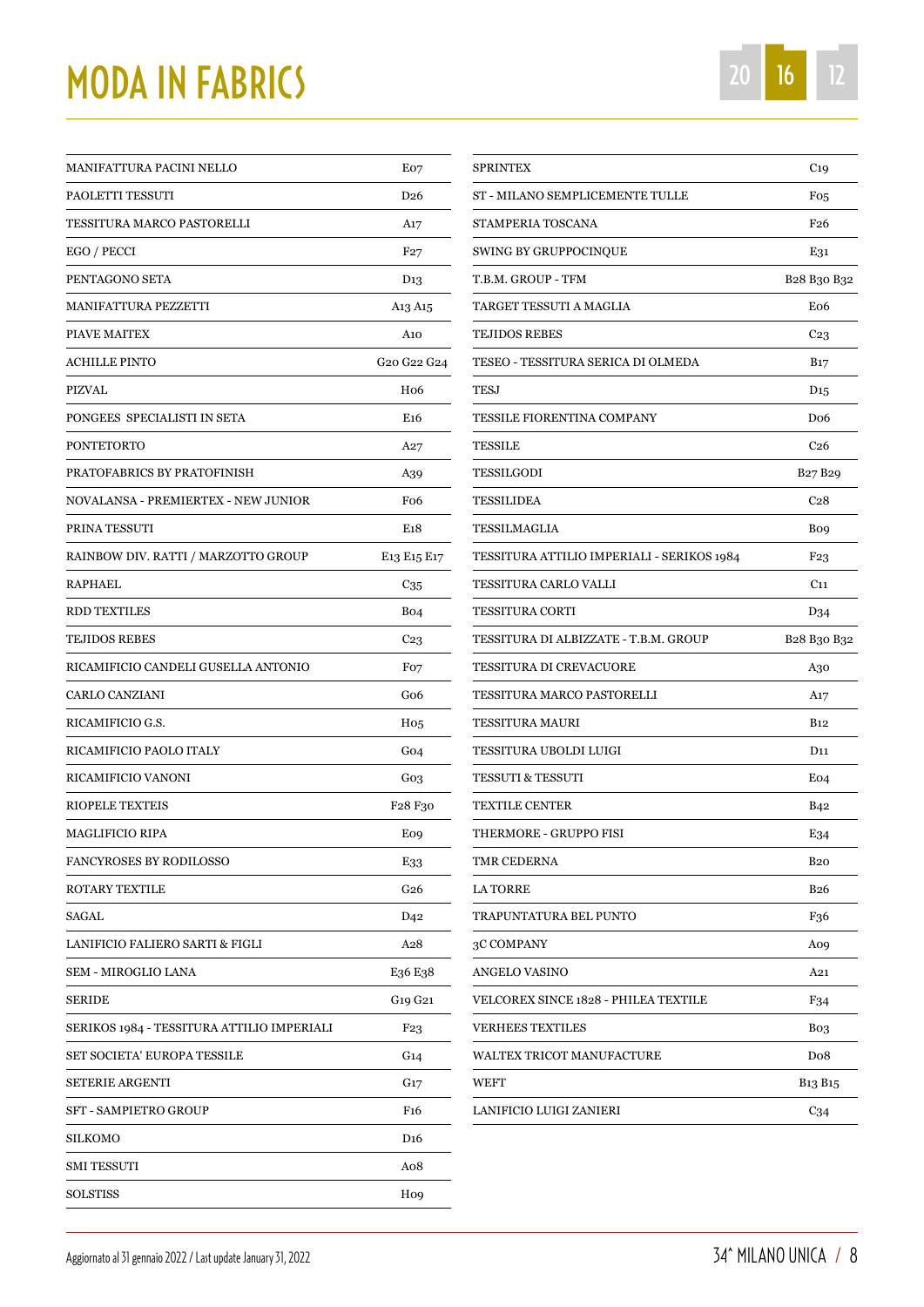### **34^ MILANO UNICA**

Pad.  $\frac{1}{\frac{1}{2}}$ 



 $12$ 

20

BAR

16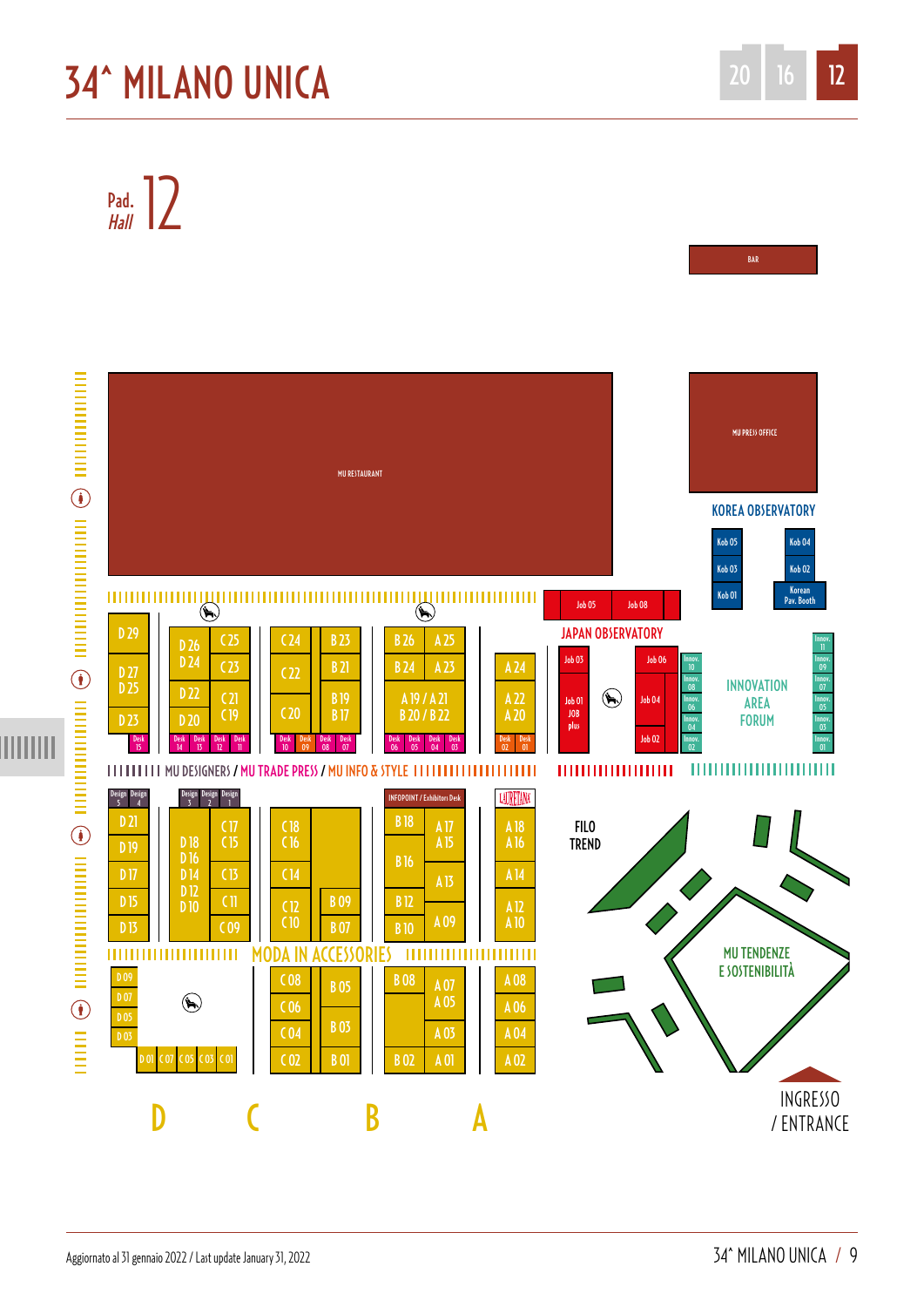### MODA IN ACCESSORIES 20 16 20 16

| <b>ECO-SHOPPER</b>                 | Bo <sub>8</sub>                                                                    |
|------------------------------------|------------------------------------------------------------------------------------|
| A.C.M.                             | A13                                                                                |
| NASTRIFICIO ACHILLE VALERA LISSONI | Co9                                                                                |
| <b>AIRILY</b>                      | $D_{15}$                                                                           |
| ALBANO ANTONIO                     | Do9                                                                                |
| NASTRIFICIO ALBERT BONATI          | <b>B</b> 12                                                                        |
| <b>AMB GROUP</b>                   | D <sub>24</sub> D <sub>26</sub>                                                    |
| NASTRIFICIO ANGELO VALERA          | <b>B</b> <sub>1</sub> 8                                                            |
| <b>ARPEX TEXTILES</b>              | Ao3                                                                                |
| RICAMIFICIO ASCHEI                 | A <sub>20</sub> A <sub>22</sub>                                                    |
| <b>ASCOLI BOTTONI</b>              | Bo3                                                                                |
| ASCOLI H.F.D.                      | Bo3                                                                                |
| <b>FEDERICO ASPESI</b>             | Do7                                                                                |
| <b>BARIG NASTRI DAL 1973</b>       | Ao <sub>2</sub>                                                                    |
| BOTTONIFICIO B.A.P.                | <b>B17 B19</b>                                                                     |
| BOTTONIFICIO BY MICHELANGELO       | A25                                                                                |
| <b>BOTTONIFICIO LENZI 1955®</b>    | C <sub>19</sub> C <sub>21</sub>                                                    |
| <b>MABO</b>                        | $C_{11}$                                                                           |
| BOTTONIFICIO PADANO                | C <sub>16</sub> C <sub>18</sub>                                                    |
| <b>BOTTONIFICIO PIEMONTESE</b>     | Co7                                                                                |
| <b>BOTTONIFICIO SILGA</b>          | A06                                                                                |
| <b>BY MICHELANGELO</b>             | A25                                                                                |
| <b>CADICAGROUP</b>                 | D <sub>10</sub> D <sub>12</sub> D <sub>14</sub><br>D <sub>16</sub> D <sub>18</sub> |
| <b>CEITEX ITALIA</b>               | Bo7                                                                                |
| <b>CREPIN - PETIT</b>              | A04                                                                                |
| DEB                                | A23                                                                                |
| LANFRANCHI LAMPO ZIPPERS           | A <sub>16</sub> A <sub>18</sub>                                                    |
| <b>DUESSE</b>                      | Bo9                                                                                |
| <b>ECO-SHOPPER</b>                 | Bo <sub>8</sub>                                                                    |
| ETICHETTIFICIO PUGLIESE            | D20                                                                                |
| FEBA - ACCESSORI MODA              | C <sub>23</sub>                                                                    |
| <b>FEDERICO ASPESI</b>             | Do7                                                                                |
| FENILI                             | A14                                                                                |
| <b>FIDLOCK</b>                     | Bo1                                                                                |
| <b>FORMEIDEE</b>                   | D20                                                                                |

| FRAMIS ITALIA                              | Ao9                            |
|--------------------------------------------|--------------------------------|
| GAFFORELLI                                 | B23                            |
| GIALI FASHION                              | Bo <sub>2</sub>                |
| <b>GRAF &amp; CO</b>                       | C22                            |
| GRITTI 1924                                | C <sub>20</sub>                |
| GRITTI GEMS                                | C <sub>20</sub>                |
| GRUPPO UNIESSE                             | Bo <sub>5</sub>                |
| INGROACCESSORI                             | Bo <sub>2</sub>                |
| IPAM - INDUSTRIA PRODUZIONE ACCESSORI MODA | B24                            |
| J-VAL                                      | <b>B</b> 16                    |
| LABEL - STORE INDUSTRIES                   | A01                            |
| <b>LABELTEX GROUP</b>                      | <b>B21</b>                     |
| LANFRANCHI LAMPO ZIPPERS                   | A16 A18                        |
| MABO                                       | C11                            |
| MAINETTI RECA                              | A19 A21 B20<br>B <sub>22</sub> |
| MANIFATTURA MODENESE                       | Co <sub>2</sub>                |
| MAURI ANGELO                               | Co5                            |
| MET MANIFATTURA ETICHETTE TESSUTE          | D13                            |
| METALBOTTONI                               | $\cos$                         |
| MYZIP                                      | D <sub>17</sub>                |
| <b>BARIG NASTRI DAL 1973</b>               | A02                            |
| NASTRIFICIO ANGELO VALERA                  | <b>B</b> <sub>1</sub> 8        |
| NASTRIFICIO ACHILLE VALERA LISSONI         | Co <sub>9</sub>                |
| NASTRIFICIO ALBERT BONATI                  | <b>B</b> 12                    |
| NASTRIFICIO DE BERNARDI                    | C25                            |
| NASTROTEX CUFRA                            | Co <sub>4</sub>                |
| OCEAN                                      | C <sub>20</sub>                |
| PAVESE BOTTONI                             | D21                            |
| PIEMME BOUTONS                             | Co1                            |
| PIOVESE FASHION                            | C13                            |
| PIROLA PASSAMANERIE                        | Co <sub>6</sub>                |
| PREPPY                                     | C <sub>2</sub> o               |
| PROGETTIFORME                              | Co3                            |
| MAINETTI RECA                              | A19 A21 B20<br>B22             |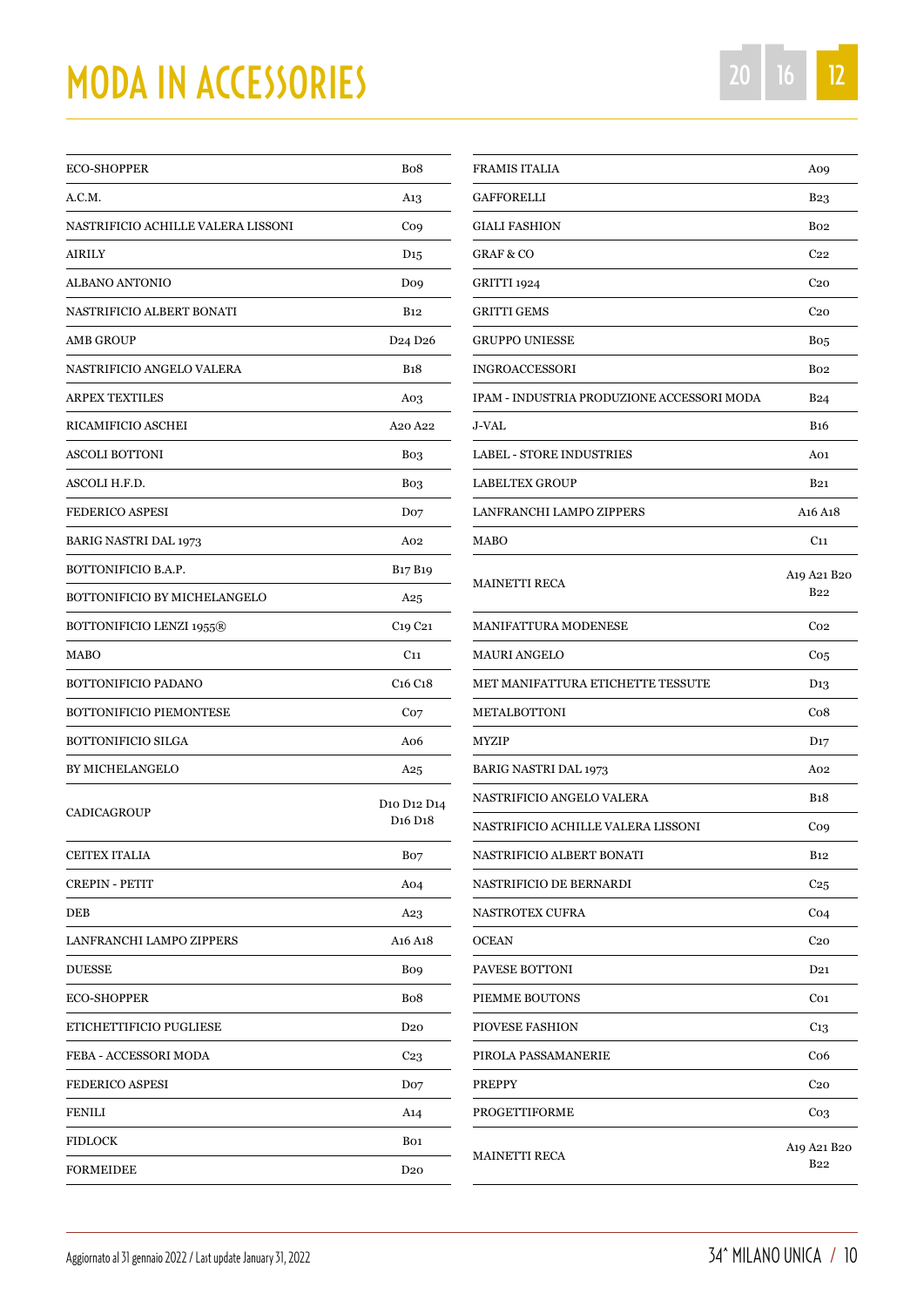# MODA IN ACCESSORIES 20 16 20 16

| <b>REDMARK</b>                     | A <sub>10</sub> A <sub>12</sub> |
|------------------------------------|---------------------------------|
| <b>REMMERT</b>                     | A <sub>15</sub> A <sub>17</sub> |
| RICAMIFICIO ASCHEI                 | A <sub>20</sub> A <sub>22</sub> |
| RICAMIFICIO BRAGA DI SETTI G. & C. | Do <sub>5</sub>                 |
| RIFRA NASTRI                       | D <sub>29</sub>                 |
| <b>SAMA</b>                        | A24                             |
| <b>SATAB</b>                       | <b>B26</b>                      |
| <b>SC PRINT</b>                    | C <sub>24</sub>                 |
| <b>SECONDO STEFANO PAVESE</b>      | D21                             |
| <b>SHINDO TEXTILE EUROPE</b>       | C <sub>10</sub> C <sub>12</sub> |
| <b>BOTTONIFICIO SILGA</b>          | Ao6                             |
| SIMONA B. COLLECTION'S             | Do <sub>3</sub>                 |

| STELMAR ECO - FRIENDLY PACKAGING  | D <sub>19</sub>                 |
|-----------------------------------|---------------------------------|
| <b>TARDUCCI MASSIMO</b>           | D22                             |
| <b>TEXCART</b>                    | D <sub>25</sub> D <sub>27</sub> |
| <b>TM INDUSTRIES</b>              | A <sub>0</sub> 8                |
| TOMASI MASTER BY TM INDUSTRIES    | Ao8                             |
| TOPP ITALIA                       | B10                             |
| <b>UNIZIP</b>                     | A05 A07                         |
| VARCOTEX                          | $C_{15}C_{17}$                  |
| VISMA - ACCESSORI MODA & MILITARE | Do <sub>1</sub>                 |
| <b>VOSTEX</b>                     | C <sub>14</sub>                 |
| ZIP GOFFREDO   ZIP GFD            | D <sub>23</sub>                 |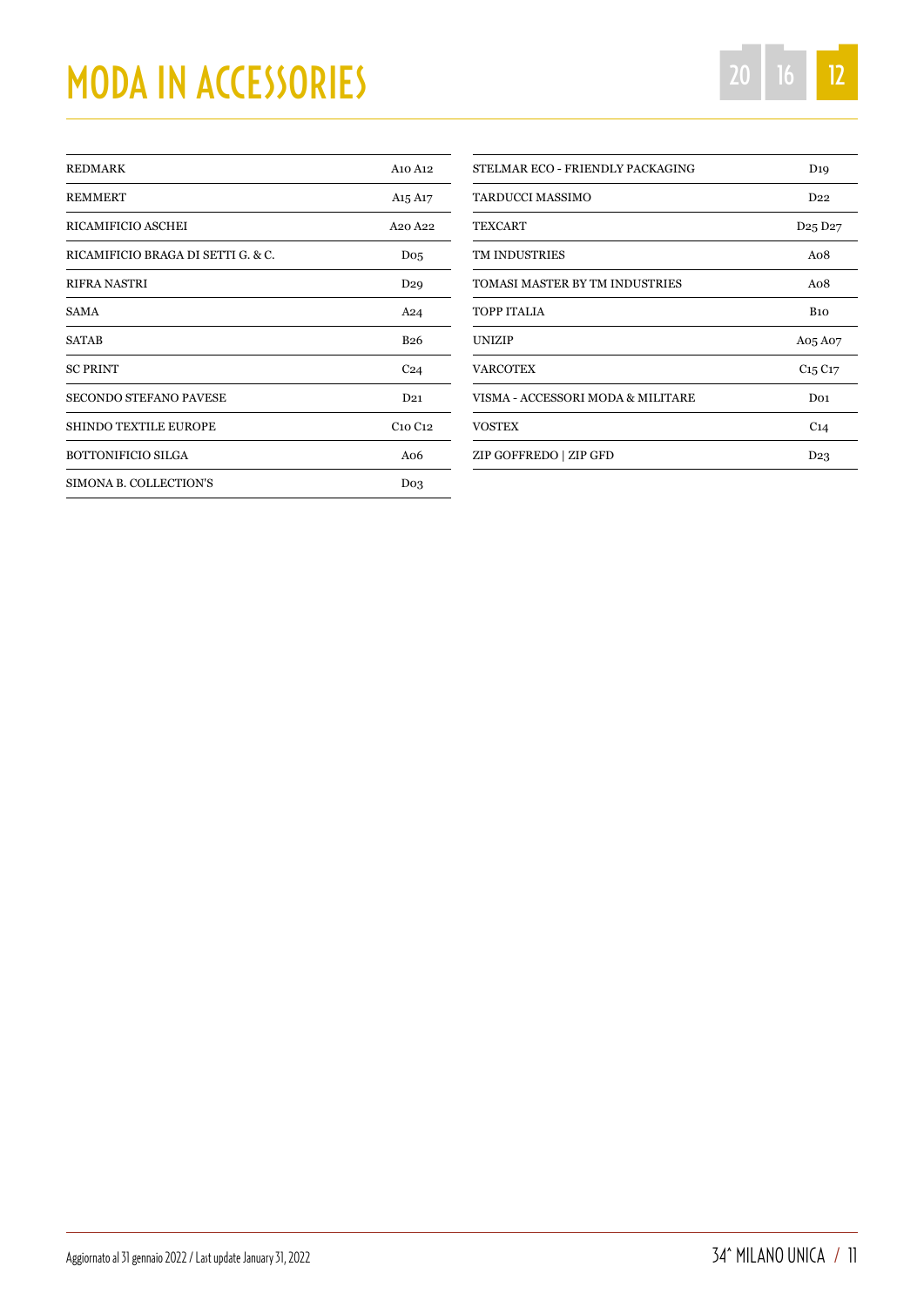#### MU INFO & STYLE

| <b>BOOK VILLAGE</b>     | Desk 09 |
|-------------------------|---------|
| FEDERAZIONE TESSILIVARI | Desk 02 |

#### MU TRADE PRESS

| A.M.P                       | Desk <sub>15</sub> |
|-----------------------------|--------------------|
| <b>DAISEN</b>               | Desk 15            |
| <b>FASHION MAGAZINE</b>     | Desk <sub>15</sub> |
| <b>INTIMA MEDIA GROUP</b>   | Desk <sub>11</sub> |
| <b>LA SPOLA</b>             | Desk <sub>13</sub> |
| <b>LAMPOON MAGAZINE</b>     | Desk 06            |
| <b>LEATHER &amp; LUXURY</b> | Desk 14            |
| METROPOLITAN PUBLISHING     | Desk 07            |

| <b>MPA STYLE</b>                               | Desk 08            |
|------------------------------------------------|--------------------|
| <b>TECHNOFASHION - TECNICHE NUOVE</b>          | Desk 03            |
| <b>TEXTILWIRTSCHAFT</b>                        | Desk 05            |
| <b>TEXTURES</b>                                | Desk 04            |
| THE TSL GAZETTE - SAFRAN                       | Desk <sub>12</sub> |
| ZOOM ON FASHION TRENDS<br>NUOVA LIBRA EDITRICE | Desk 10            |

OFFICINE TECNOSERVICE Desk 01

#### MU DESIGNERS

| A & B STUDIO ADRIANA SORGI & C. | Design 05 |
|---------------------------------|-----------|
| ANTEPRIMA DISEGNI               | Design 03 |
| <b>BOGGIA DISEGNI</b>           | Design 02 |

#### INNOVATION AREA

| <b>CENTROCOT</b>                    | INNOV. 09        |
|-------------------------------------|------------------|
| <b>CHARGEURS INTERFODERE ITALIA</b> | INNOV. 04        |
| <b>CITTADINI</b>                    | <b>INNOV.</b> 10 |
| <b>COATYARN</b>                     | INNOV. 06        |
| <b>IMBOTEX</b>                      | INNOV. 03        |
| <b>IT.TECH</b>                      | INNOV. 08        |

| POZZI ELECTA       | INNOV. 07            |
|--------------------|----------------------|
| <b>RADICI YARN</b> | INNOV. 02            |
| SITIP              | INNOV. 01            |
| SMI - TEXCLUBTEC   | INNOV. <sub>11</sub> |
| WINDTEX VAGOTEX    | INNOV. 05            |
|                    |                      |

LINEASTUDIO Design 01